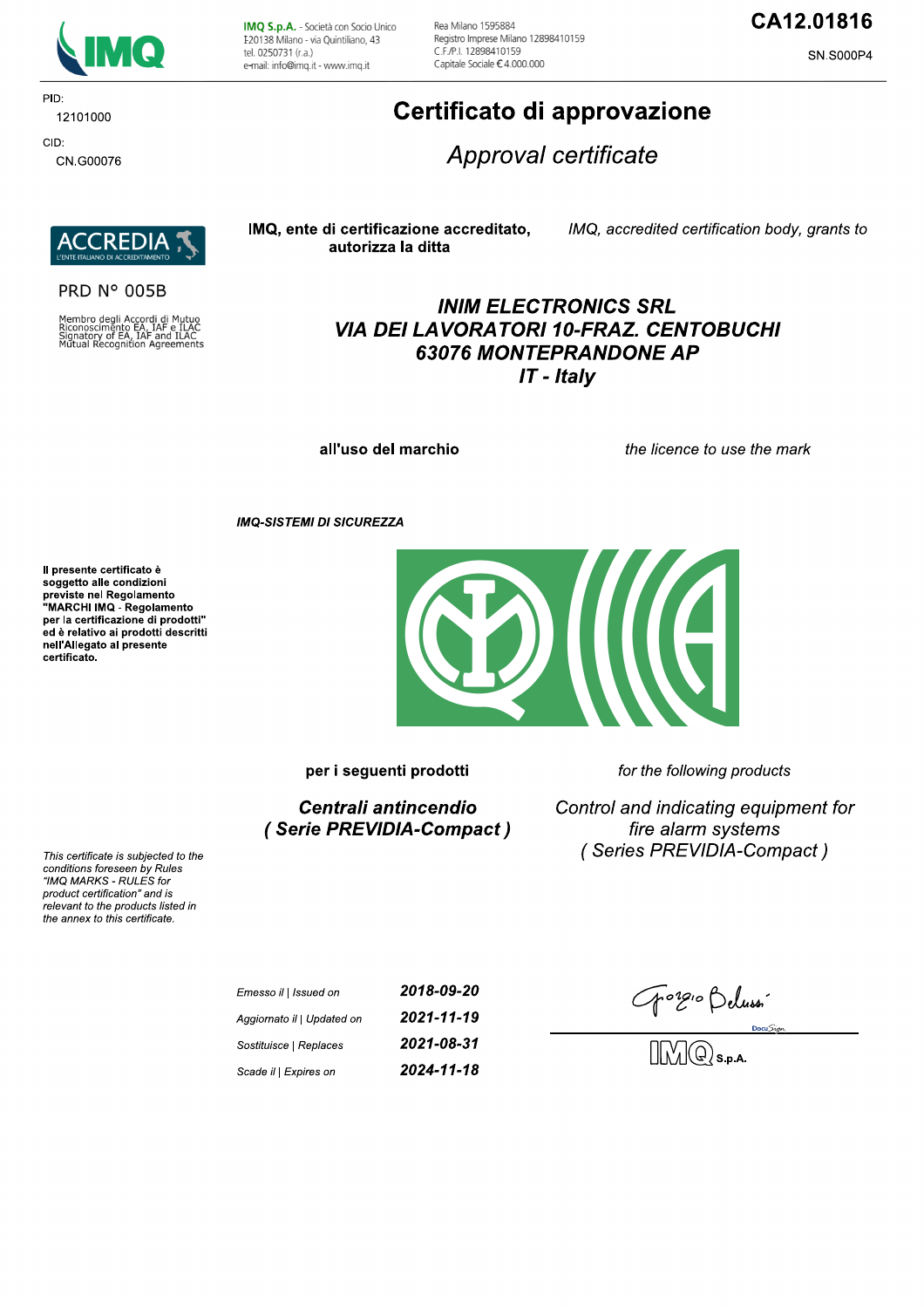

IMQ S.p.A. - Società con Socio Unico I 20138 Milano - via Quintiliano, 43 tel. 0250731 (r.a.) e-mail: info@imq.it - www.imq.it

Rea Milano 1595884 Registro Imprese Milano 12898410159 C.F./P.I. 12898410159 Capitale Sociale €4.000.000

# CA12.01816

**SN.S000P4** 

Allegato - Certificato di approvazione Annex - Approval certificate

Emesso il | Issued on 2018-09-20 Aggiornato il | Updated on 2021-11-19 Sostituisce | Replaces 2021-08-31 Scade il / Expires on 2024-11-18

### **Prodotto | Product**

## Centrali antincendio **Control and indicating equipment for fire alarm systems**

| <b>Concessionario   Licence Holder</b>                                                                                                                                                   | <b>Marchio   Mark</b>                                                                                                                                                                    |  |  |  |
|------------------------------------------------------------------------------------------------------------------------------------------------------------------------------------------|------------------------------------------------------------------------------------------------------------------------------------------------------------------------------------------|--|--|--|
| <b>INIM ELECTRONICS SRL</b><br><b>VIA DEI LAVORATORI 10-FRAZ. CENTOBUCHI</b><br><b>63076 MONTEPRANDONE AP</b><br>IT - Italy                                                              | IMQ-SISTEMI DI<br><b>SICUREZZA</b><br><b>BOIIIE</b>                                                                                                                                      |  |  |  |
| Costruito a   Manufactured at                                                                                                                                                            |                                                                                                                                                                                          |  |  |  |
| <b>PI.G000ST</b><br>C05877577<br><b>MONTEPRANDONE</b><br>63076                                                                                                                           | AP<br>Italy                                                                                                                                                                              |  |  |  |
| Copia del presente certificato deve essere conservata presso i luoghi di produzione<br>sopra elencati.                                                                                   | Copy of this certificate must be available at the manufacturing places listed above                                                                                                      |  |  |  |
| Norme / Specifiche tecniche                                                                                                                                                              | <b>Standards / Technical specifications</b>                                                                                                                                              |  |  |  |
| Prodotto/i conforme/i alle Norme/Specifiche tecniche:                                                                                                                                    | Product/s complying to Standards/Technical specifications:                                                                                                                               |  |  |  |
| EN 54-2:1997 + A1:2006<br>EN 54-4:1997 + A1:2002 + A2:2006<br>EN 54-21:2006<br>EN 12094-1:2003<br>EN 62368-1:2020 + A11:2020<br>EN 61000-6-3.2007 + A1:2011<br>EN 50130-4:2011 + A1:2014 | EN 54-2:1997 + A1:2006<br>EN 54-4:1997 + A1:2002 + A2:2006<br>EN 54-21:2006<br>EN 12094-1:2003<br>EN 62368-1:2020 + A11:2020<br>EN 61000-6-3:2007 + A1:2011<br>EN 50130-4:2011 + A1:2014 |  |  |  |
| Prodotti conformi agli obiettivi di sicurezza della Direttiva B.T. 2014/35/UE                                                                                                            | Products meeting the safety objectives of Low Voltage Directive                                                                                                                          |  |  |  |

 $\overline{E}$ Prodotti conformi agli obiettivi di sicurezza della Direttiva B.T. 2014/35/UE (Allegato I).

### **Rapporti | Test Reports**

2014/35/EU (Annex I).

SS21-0070196-02

### **Caratteristiche tecniche | Technical characteristics**

|                                                                                                        | Serie   Series <b>PREVIDIA-Compact</b>   |
|--------------------------------------------------------------------------------------------------------|------------------------------------------|
| Tensione nominale di alimentazione   Supply rated voltage                                              | 230 V                                    |
| Frequenza nominale di alimentazione   Supply rated<br>freauency                                        | 50/60 Hz                                 |
| Corrente massima assorbita   Rated current                                                             | 0.5A                                     |
| Temperatura ambiente di funzionamento   Operating ambient<br>temperature                               | -5 °C /+40 °C                            |
| Tensione stabilizzata fornita alle apparecchiature esterne  <br>Output voltage for external appliances | 27.6 V                                   |
| Corrente nominale alimentatore   Power supply rated output<br>current                                  | 2.1A                                     |
| Numero massimo di rivelatori   Maximum number of detectors                                             | 480 su 2 linee loop / 480 on 2 loop line |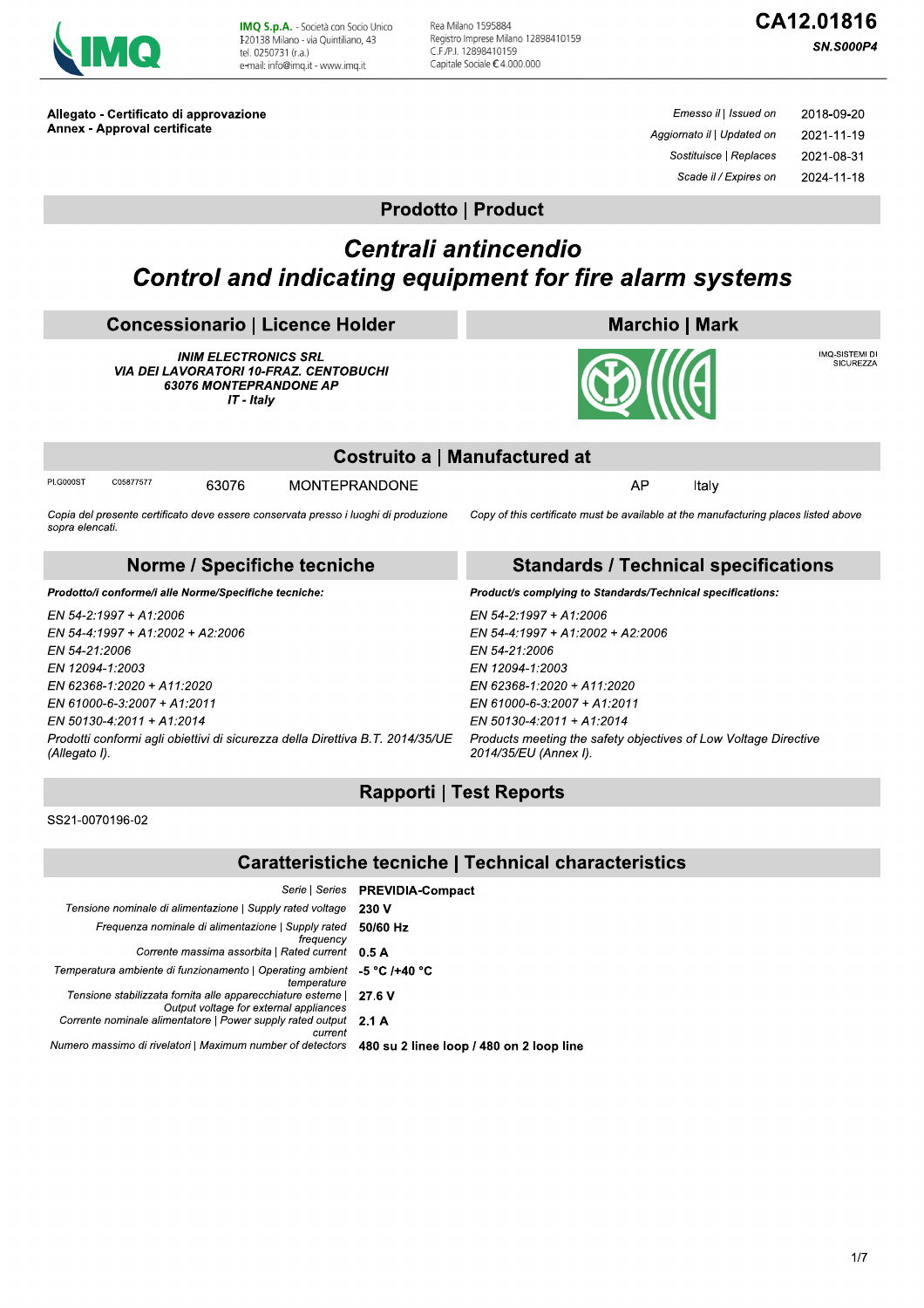

**SN.S000P4** 

# Articoli (con dettagli) | Articles (with details)

| AR.S004BU        |                                                                                                                            |                                                                                                                                                |
|------------------|----------------------------------------------------------------------------------------------------------------------------|------------------------------------------------------------------------------------------------------------------------------------------------|
|                  |                                                                                                                            | Marca   Trade mark INIM ELECTRONICS                                                                                                            |
|                  |                                                                                                                            | Modello   Model PREVIDIA-C200SZEG                                                                                                              |
|                  | Grado di protezione contro il contatto elettrico   Degree Classe I / Class I<br>of protection against electric shock       |                                                                                                                                                |
|                  | Tipo e capacità massima della batteria di accumulatori 2 x 12 V - 7 Ah<br>allocabile   Type and maximum capacitance of the |                                                                                                                                                |
|                  | battery                                                                                                                    |                                                                                                                                                |
| AR.S004BV        |                                                                                                                            |                                                                                                                                                |
|                  |                                                                                                                            | Marca   Trade mark INIM ELECTRONICS                                                                                                            |
|                  |                                                                                                                            | Modello   Model PREVIDIA-C200SZER                                                                                                              |
|                  |                                                                                                                            | Altre caratteristiche   Further characteristics Vedere Ulteriori Informazioni / See Additional Information                                     |
| AR.S004C2        |                                                                                                                            |                                                                                                                                                |
|                  |                                                                                                                            | Marca   Trade mark INIM ELECTRONICS                                                                                                            |
|                  |                                                                                                                            | Modello   Model PREVIDIA-C200SZG                                                                                                               |
|                  |                                                                                                                            | Altre caratteristiche   Further characteristics Vedere Ulteriori Informazioni / See Additional Information                                     |
| AR.S004C4        |                                                                                                                            |                                                                                                                                                |
|                  |                                                                                                                            | Marca   Trade mark INIM ELECTRONICS                                                                                                            |
|                  |                                                                                                                            | Modello   Model PREVIDIA-C200SZR                                                                                                               |
|                  |                                                                                                                            | Altre caratteristiche   Further characteristics Vedere Ulteriori Informazioni / See Additional Information                                     |
| AR.S004C5        |                                                                                                                            |                                                                                                                                                |
|                  |                                                                                                                            | Marca   Trade mark INIM ELECTRONICS                                                                                                            |
|                  |                                                                                                                            | Modello   Model PREVIDIA-C200SG                                                                                                                |
|                  |                                                                                                                            | Altre caratteristiche   Further characteristics Vedere Ulteriori Informazioni / See Additional Information                                     |
| AR.S004C6        |                                                                                                                            |                                                                                                                                                |
|                  |                                                                                                                            | Marca   Trade mark INIM ELECTRONICS                                                                                                            |
|                  |                                                                                                                            | Modello   Model PREVIDIA-C200SR                                                                                                                |
|                  |                                                                                                                            | Altre caratteristiche   Further characteristics Vedere Ulteriori Informazioni / See Additional Information                                     |
| AR.S004C7        |                                                                                                                            |                                                                                                                                                |
|                  |                                                                                                                            | Marca   Trade mark INIM ELECTRONICS                                                                                                            |
|                  |                                                                                                                            | Modello   Model PREVIDIA-C100SZEG                                                                                                              |
|                  |                                                                                                                            | Altre caratteristiche   Further characteristics Vedere Ulteriori Informazioni / See Additional Information                                     |
| AR.S004C8        |                                                                                                                            |                                                                                                                                                |
|                  |                                                                                                                            | Marca   Trade mark INIM ELECTRONICS                                                                                                            |
|                  |                                                                                                                            | Modello   Model PREVIDIA-C100SZER                                                                                                              |
|                  |                                                                                                                            | Altre caratteristiche   Further characteristics Vedere Ulteriori Informazioni / See Additional Information                                     |
| AR.S004C9        |                                                                                                                            |                                                                                                                                                |
|                  |                                                                                                                            | Marca   Trade mark INIM ELECTRONICS                                                                                                            |
|                  |                                                                                                                            | Modello   Model PREVIDIA-C100SZG                                                                                                               |
|                  |                                                                                                                            | Altre caratteristiche   Further characteristics Vedere Ulteriori Informazioni / See Additional Information                                     |
| AR.S004CA        |                                                                                                                            |                                                                                                                                                |
|                  |                                                                                                                            | Marca   Trade mark INIM ELECTRONICS                                                                                                            |
|                  |                                                                                                                            | Modello   Model PREVIDIA-C100SZR<br>Altre caratteristiche   Further characteristics Vedere Ulteriori Informazioni / See Additional Information |
|                  |                                                                                                                            |                                                                                                                                                |
| <b>AR.S004CB</b> |                                                                                                                            |                                                                                                                                                |
|                  |                                                                                                                            | Marca   Trade mark INIM ELECTRONICS                                                                                                            |
|                  |                                                                                                                            | Modello   Model PREVIDIA-C100SG<br>Altre caratteristiche   Further characteristics Vedere Ulteriori Informazioni / See Additional Information  |
|                  |                                                                                                                            |                                                                                                                                                |
| <b>AR.S004CC</b> |                                                                                                                            |                                                                                                                                                |
|                  |                                                                                                                            | Marca   Trade mark INIM ELECTRONICS                                                                                                            |
|                  |                                                                                                                            | Modello   Model PREVIDIA-C100SR<br>Altre caratteristiche   Further characteristics Vedere Ulteriori Informazioni / See Additional Information  |
|                  |                                                                                                                            |                                                                                                                                                |
| <b>AR.S004CD</b> |                                                                                                                            |                                                                                                                                                |
|                  |                                                                                                                            | Marca   Trade mark INIM ELECTRONICS<br>Modello   Model PREVIDIA-C050SZEG                                                                       |
|                  |                                                                                                                            | Altre caratteristiche   Further characteristics Vedere Ulteriori Informazioni / See Additional Information                                     |
|                  |                                                                                                                            |                                                                                                                                                |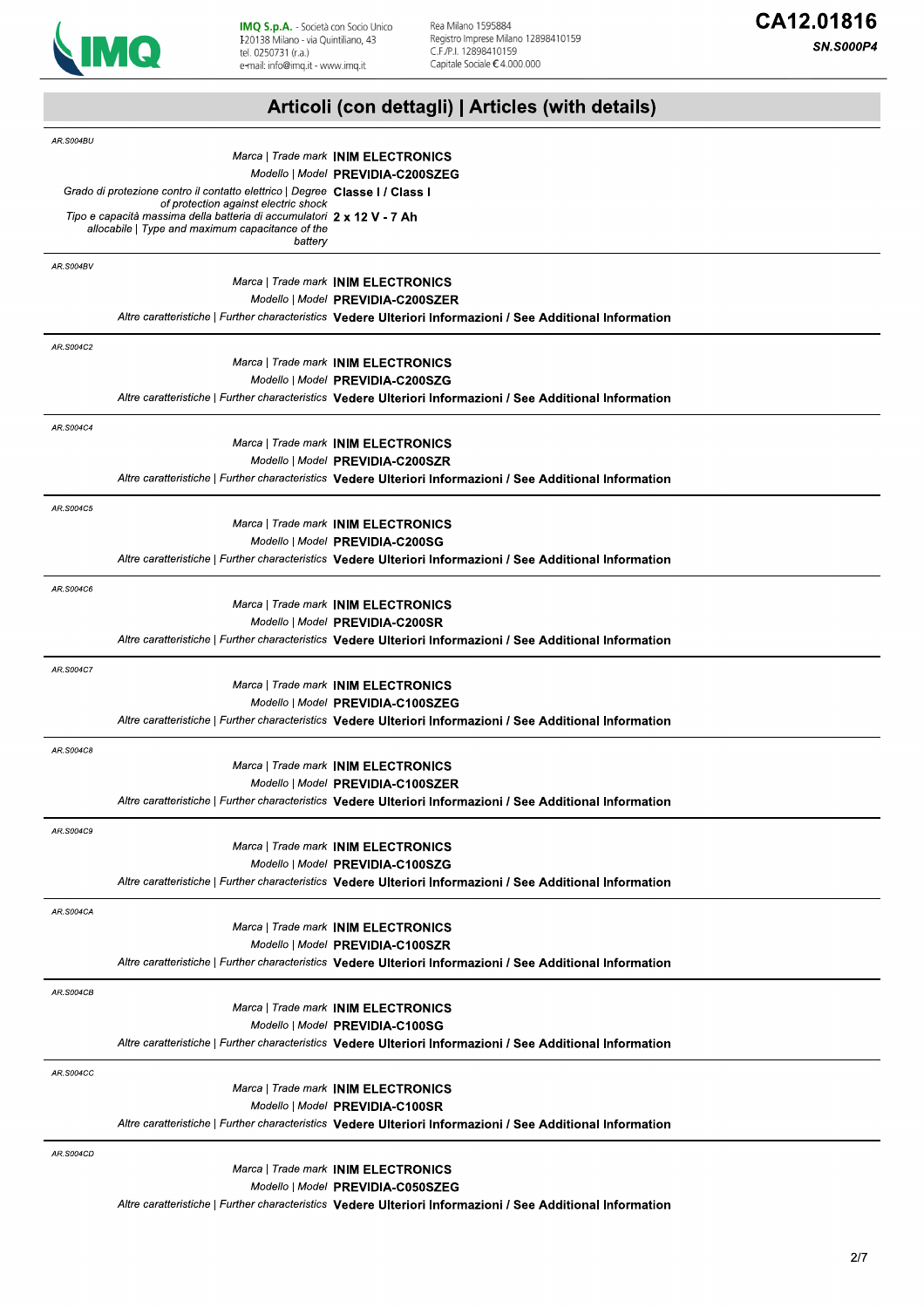

Rea Milano 1595884 Registro Imprese Milano 12898410159 C F /P | 12898410159 Capitale Sociale € 4,000,000

**SN.S000P4** 

AR S004CF Marca | Trade mark INIM ELECTRONICS Modello | Model PREVIDIA-C050SZER Altre caratteristiche | Further characteristics Vedere Ulteriori Informazioni / See Additional Information AR.S004CF Marca | Trade mark INIM ELECTRONICS Modello | Model PREVIDIA-C050SZG Altre caratteristiche | Further characteristics Vedere Ulteriori Informazioni / See Additional Information AR.S004CG Marca | Trade mark INIM ELECTRONICS Modello | Model PREVIDIA-C050SZR Altre caratteristiche | Further characteristics Vedere Ulteriori Informazioni / See Additional Information **AR.S004CH** Marca | Trade mark INIM ELECTRONICS Modello | Model PREVIDIA-C050SG Altre caratteristiche | Further characteristics Vedere Ulteriori Informazioni / See Additional Information AR S004C Marca | Trade mark INIM ELECTRONICS Modello | Model PREVIDIA-C050SR Altre caratteristiche | Further characteristics Vedere Ulteriori Informazioni / See Additional Information Ulteriori informazioni | Additional Information Le apparecchiature sono centrali antincendio destinate ad essere utilizzate in rilevazione automatica di incendio e di sistemi di allarme incendio Configurazione della centrale antincendio mod. PREVIDIA-C200SZEG L'unità centrale comprende un involucro metallico grigio (dimensioni: 322 x 324 x 86 mm) con grado di protezione IP30, contenente: N. 1 Scheda main/CPU (codice PCB IN223 o IN357 in alternativa); - N. 1 Scheda input/output (codice PCB IN224 o IN354 in alternativa), con 2 linee loop, 4 circuiti Input/output e 1 circuito di uscita: N. 1 Scheda LED zone (codice PCB IN238); - N. 1 Modulo di interfaccia seriale ed IP mod. PREVIDIA-C-COM (codice PCB IN270), opzionale; - N. 1 Apparecchiatura di trasmissione allarme e di segnalazione remota di guasto e avvertimento integrata sulla scheda main/CPU (codice PCB IN223 o IN357 in alternativa), usando il protocollo TCP-IP e la rete locale; - N. 1 Scheda di trasmissione allarme e di segnalazione remota di quasto e avvertimento mod. PREVIDIA-C-DIAL (codice PCB IN237), usando la rete PSTN e la rete GSM/GPRS/3G, opzionale; - N. 1 Apparecchiatura elettrica automatica di controllo e temporizzazione per impianti di estinzione incendio integrata sulla scheda main/CPU (codice PCB IN223 o IN357 in alternativa) e sulla scheda Input/output (codice PCB IN224 o IN354 in alternativa); - N. 1 Unità di alimentazione switching marca Inim Electronics, mod. IPS24060G, da 27.6 V- / 2.1 A; - N. 2 Batterie allocabili da 12 V - 7 Ah. L'unità centrale mod. PREVIDIA-C200SZEG è provvista anche dei sequenti dispositivi esterni, opzionali: - Ripetitore (codice PCB IN223 o IN357 in alternativa) mod. PREVIDIA-C-REPEW, con involucro bianco. - Ripetitore (codice PC IN223 o IN357 in alternativa) mod. PREVIDIA-C-REPER, come mod. PREVIDIA-C-REPEW, con involucro rosso. Identificazione hardware del microcontrollore (U1) utilizzato sulla scheda Main/CPU: NXP Semiconductor, LPC1788FBD208: Identificazione firmware del microcontrollore (U1) utilizzato sulla scheda Main/CPU:  $1.00.$ - Identificazione hardware del microcontrollore (U3) utilizzato sulla scheda di trasmissione allarme e di segnalazione remota di quasto e avvertimento: NXP Semiconductor, MK22FN512VLL12; - Identificazione firmware del microcontrollore (U3) utilizzato sulla scheda di trasmissione allarme e di segnalazione remota di quasto e avvertimento:  $1.00.$ Centrale antincendio mod. PREVIDIA-C200SZER: come modello PREVIDIA-C200SZEG, con involucro di colore rosso.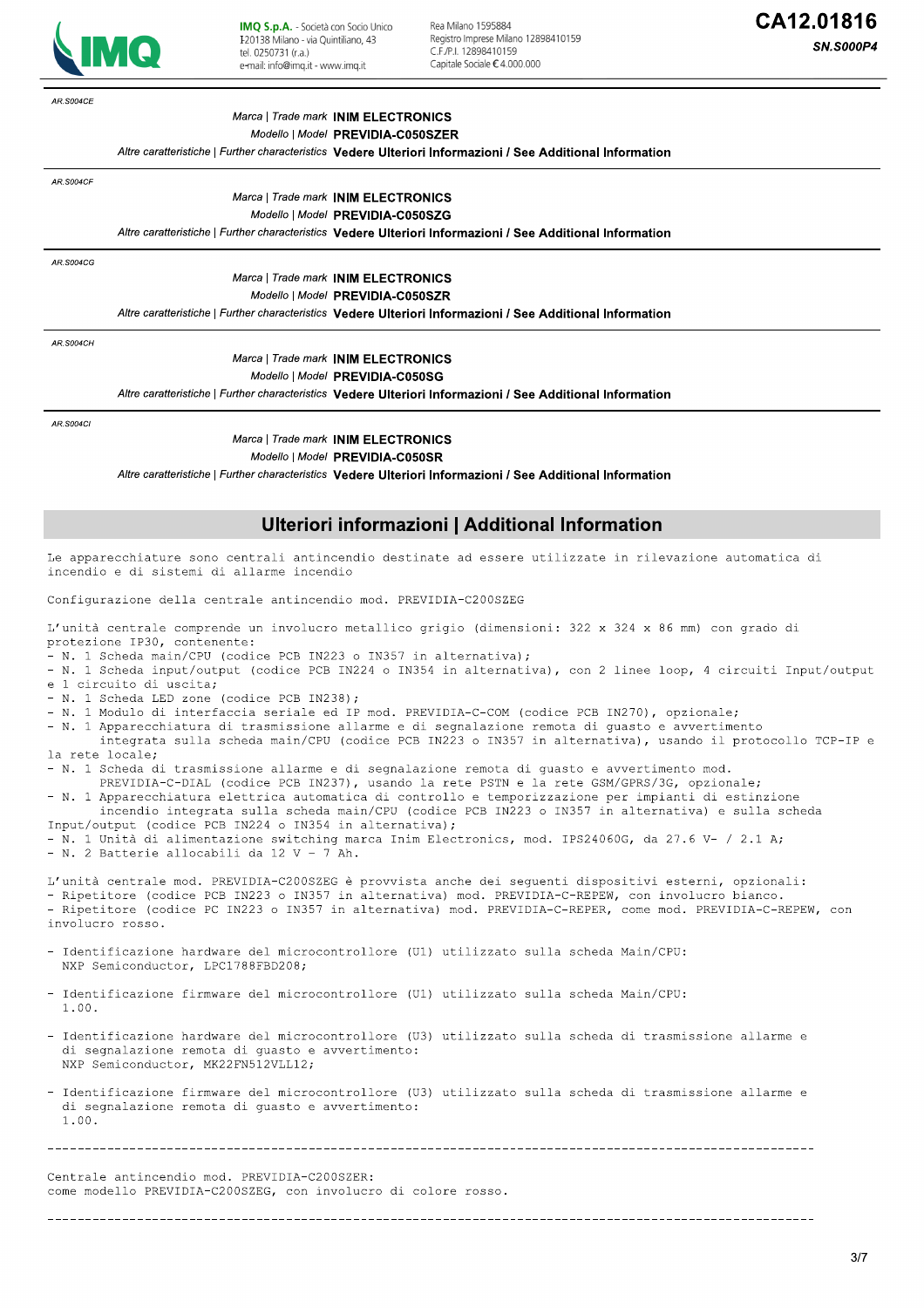

Rea Milano 1595884 Registro Imprese Milano 12898410159  $C E/D1 12808410150$ Capitale Sociale € 4.000.000



Centrale antincendio mod. PREVIDIA-C200SZG: come modello PREVIDIA-C200SZEG, senza apparecchiatura elettrica automatica di controllo e temporizzazione per impianti di estinzione incendio. Centrale antincendio mod. PREVIDIA-C200SZR: come modello PREVIDIA-C200SZEG, senza apparecchiatura elettrica automatica di controllo e temporizzazione per impianti di estinzione incendio e con involucro di colore rosso. Centrale antincendio mod. PREVIDIA-C200SG: come modello PREVIDIA-C200SZEG, senza apparecchiatura elettrica automatica di controllo e temporizzazione per impianti di estinzione incendio e scheda Led Zone (codice PCB IN238-R0). Centrale antincendio mod. PREVIDIA-C200SR: come modello PREVIDIA-C200SZEG, senza apparecchiatura elettrica automatica di controllo e temporizzazione per impianti di estinzione incendio e scheda Led Zone (codice PCB IN238-R0) e con involucro di colore rosso. Centrale antincendio mod. PREVIDIA-C100SZEG: come modello PREVIDIA-C200SZEG, con 1 linea loop (240 rivelatori e/o punti manuali gestiti). Centrale antincendio mod. PREVIDIA-C100SZER: come modello PREVIDIA-C200SZEG, con 1 linea loop (240 rivelatori e/o punti manuali gestiti) e con involucro di colore rosso. Centrale antincendio mod. PREVIDIA-C100SZG: come modello PREVIDIA-C200SZEG, con 1 linea loop (240 rivelatori e/o punti manuali qestiti) e senza apparecchiatura elettrica automatica di controllo e temporizzazione per impianti di estinzione incendio. Centrale antincendio mod. PREVIDIA-C100SZR: come modello PREVIDIA-C200SZEG con 1 linea loop (240 rivelatori e/o punti manuali gestiti) e involucro di colore rosso e senza apparecchiatura elettrica automatica di controllo e temporizzazione per impianti di estinzione incendio. Centrale antincendio mod. PREVIDIA-C100SG: come modello PREVIDIA-C200SZEG, con 1 linea loop (240 rivelatori e/o punti manuali gestiti) e senza apparecchiatura elettrica automatica di controllo e temporizzazione per impianti di estinzione incendio e scheda Led Zone (codice PCB IN238-R0). Centrale antincendio mod. PREVIDIA-C100SR: come modello PREVIDIA-C200SZEG, con 1 linea loop (240 rivelatori e/o punti manuali gestiti) e involucro di colore rosso e senza apparecchiatura elettrica automatica di controllo e temporizzazione per impianti di estinzione incendio e scheda Led Zone (codice PCB IN238-R0). Centrale antincendio mod. PREVIDIA-C050SZEG: come modello PREVIDIA-C200SZEG, con 1 linea loop (64 rivelatori e/o punti manuali gestiti). Centrale antincendio mod. PREVIDIA-C050SZER: come modello PREVIDIA-C200SZEG, con 1 linea loop (64 rivelatori e/o punti manuali gestiti) e involucro di colore rosso. Centrale antincendio mod. PREVIDIA-C050SZG: come modello PREVIDIA-C200SZEG, con 1 linea loop (64 rivelatori e/o punti manuali gestiti) e senza apparecchiatura elettrica automatica di controllo e temporizzazione per impianti di estinzione incendio.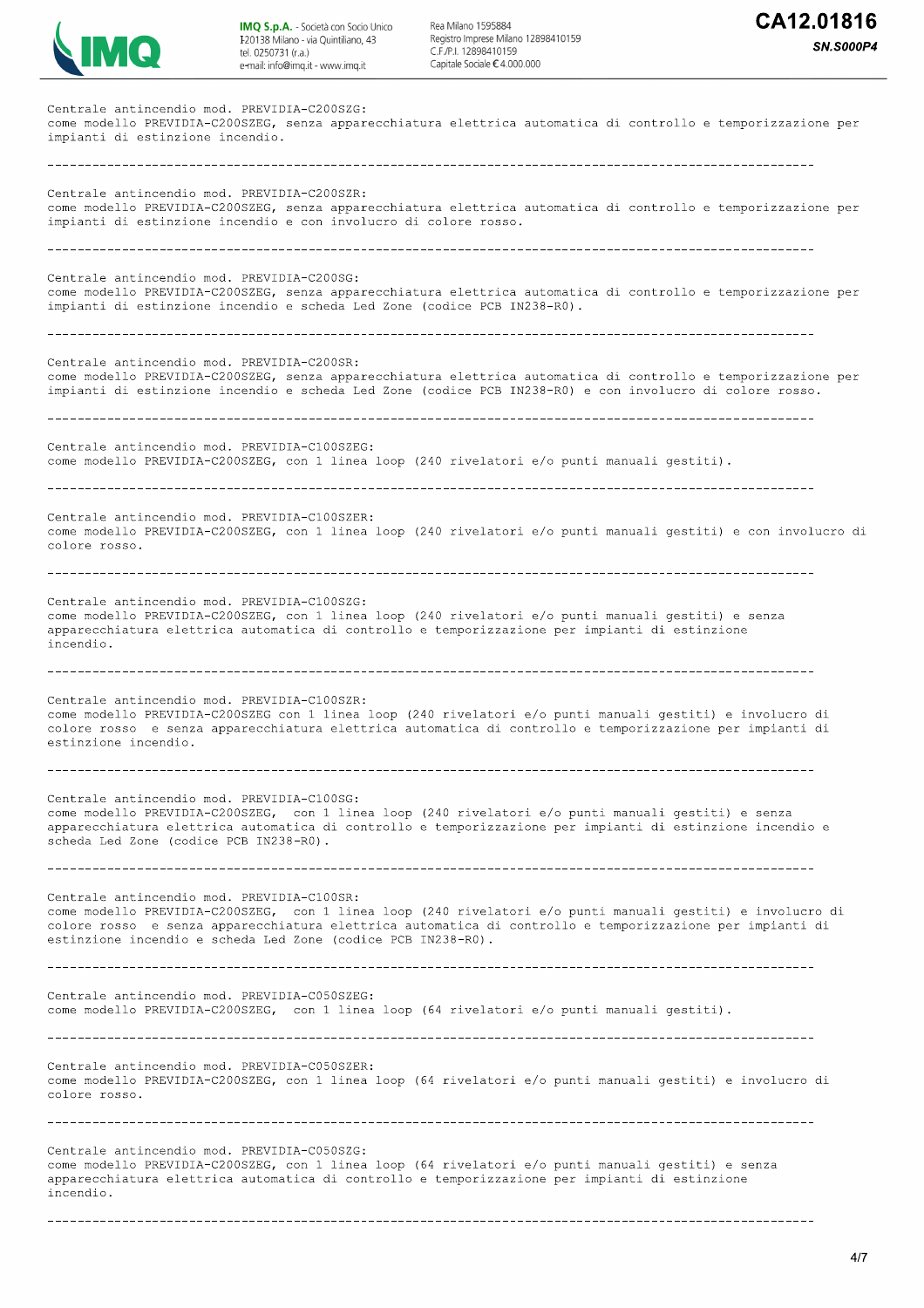

Rea Milano 1595884<br>Registro Imprese Milano 12898410159<br>C.F.∕P.I. 12898410159<br>Capitale Sociale € 4.000.000

| Centrale antincendio mod. PREVIDIA-C050SZR:<br>come modello PREVIDIA-C200SZEG, con 1 linea loop (64 rivelatori e/o punti manuali qestiti) e involucro di<br>colore rosso e senza apparecchiatura elettrica automatica di controllo e temporizzazione per impianti di<br>estinzione incendio.                                                                                                                                                                                                                                                                                                                                                                                                                                                                                                                                                                                                                                                                                                                                                                                                                                                                                                                                  |
|-------------------------------------------------------------------------------------------------------------------------------------------------------------------------------------------------------------------------------------------------------------------------------------------------------------------------------------------------------------------------------------------------------------------------------------------------------------------------------------------------------------------------------------------------------------------------------------------------------------------------------------------------------------------------------------------------------------------------------------------------------------------------------------------------------------------------------------------------------------------------------------------------------------------------------------------------------------------------------------------------------------------------------------------------------------------------------------------------------------------------------------------------------------------------------------------------------------------------------|
| Centrale antincendio mod. PREVIDIA-C050SG:<br>come modello PREVIDIA-C200SZEG, con 1 linea loop (64 rivelatori e/o punti manuali gestiti) e senza<br>apparecchiatura elettrica automatica di controllo e temporizzazione per impianti di estinzione incendio e<br>scheda Led Zone (codice PCB IN238-R0).                                                                                                                                                                                                                                                                                                                                                                                                                                                                                                                                                                                                                                                                                                                                                                                                                                                                                                                       |
| Centrale antincendio mod. PREVIDIA-C050SR:<br>come modello PREVIDIA-C200SZEG, con 1 linea loop (64 rivelatori e/o punti manuali gestiti) e involucro di<br>colore rosso e senza apparecchiatura elettrica automatica di controllo e temporizzazione per impianti di<br>estinzione incendio e scheda Led Zone (codice PCB IN238-R0).                                                                                                                                                                                                                                                                                                                                                                                                                                                                                                                                                                                                                                                                                                                                                                                                                                                                                           |
|                                                                                                                                                                                                                                                                                                                                                                                                                                                                                                                                                                                                                                                                                                                                                                                                                                                                                                                                                                                                                                                                                                                                                                                                                               |
| Le unità centrali, senza l'apparecchiatura elettrica automatica di controllo e temporizzazione per impianti di<br>estinzione incendio, gestiscono i sequenti dispositivi esterni, opzionali:<br>- Ripetitore (codice PCB IN223-R2) mod. PREVIDIA-C-REPW, identico al mod. PREVIDIA-C-REPEW, senza la<br>gestione dell'apparecchiatura elettrica automatica di controllo e temporizzazione per impianti di<br>estinzione incendio;<br>- Ripetitore (codice PCB IN223-R2) mod. PREVIDIA-C-REPR, identico al mod. PREVIDIA-C-REPER, senza la<br>gestione dell'apparecchiatura elettrica automatica di controllo e temporizzazione per impianti di<br>estinzione incendio.                                                                                                                                                                                                                                                                                                                                                                                                                                                                                                                                                        |
|                                                                                                                                                                                                                                                                                                                                                                                                                                                                                                                                                                                                                                                                                                                                                                                                                                                                                                                                                                                                                                                                                                                                                                                                                               |
| Control and indicating equipments intended to be used in fire detection and fire alarm systems.                                                                                                                                                                                                                                                                                                                                                                                                                                                                                                                                                                                                                                                                                                                                                                                                                                                                                                                                                                                                                                                                                                                               |
| Configuration of control and indicating equipment model PREVIDIA-C200SZEG                                                                                                                                                                                                                                                                                                                                                                                                                                                                                                                                                                                                                                                                                                                                                                                                                                                                                                                                                                                                                                                                                                                                                     |
| The control and indicating equipment consist of a grey metallic enclosure (dimensions: 322 x 324 x 86 mm) with<br>IP30 degree of protection, containing:<br>- No. 1 Main/CPU board (PCB code IN223 or IN357 as alternative);<br>- No. 1 Input/output board (PCB code IN224 or IN354 as alternative), with 2 loop line, 4 Input/output circuits<br>and 1 output circuit;<br>- No. 1 Zone LED board (PCB code IN238);<br>- No. 1 Serial and IP module interface model PREVIDIA-C-COM (PCB code IN271), optional;<br>- No. 1 Alarm Transmission and Fault Warning Routing Equipment integrated on Main/CPU board (PCB code<br>IN223 or IN357 as alternative), using TCP-IP protocol and Local Area Network;<br>- No. 1 Alarm Transmission and Fault Warning Routing Equipment board model PREVIDIA-C-DIAL (PCB code<br>IN237), using PSTN and GSM network, optional.<br>- No. 1 Electrical Automatic Control and Delay Device is integrated on Main/CPU board (PCB code<br>IN223 or IN357 as alternative) and Input/output board (PCB code IN224 or IN354 as alternative);<br>- No. 1 Switching Power Unit trademark Inim Electronics, model IPS24060G, rated 27.6 V- / 2.1 A;<br>- No. 2 Allocable batteries rated 12 V - 7 Ah. |
| The control and indicating equipment model PREVIDIA-C200SZEG is also provided of the following external<br>devices, optional:<br>- Repeater (PCB codeIN22 or IN357 as alternative) model PREVIDIA-C-REPEW, with white enclosure;<br>- Repeater (PCB codeIN22 or IN357 as alternative) model PREVIDIA-C-REPER, as model PREVIDIA-C-REPEW, with red<br>enclosure.                                                                                                                                                                                                                                                                                                                                                                                                                                                                                                                                                                                                                                                                                                                                                                                                                                                               |
| - Hardware identification of the microcontroller (U1) used on the Main/CPU board:<br>NXP Semiconductor, LPC1788FBD208;                                                                                                                                                                                                                                                                                                                                                                                                                                                                                                                                                                                                                                                                                                                                                                                                                                                                                                                                                                                                                                                                                                        |
| - Firmware identification of the microcontroller (U1) used on the Main/CPU board:<br>1.00.                                                                                                                                                                                                                                                                                                                                                                                                                                                                                                                                                                                                                                                                                                                                                                                                                                                                                                                                                                                                                                                                                                                                    |
| - Hardware identification of the microcontroller (U3) used on the alarm transmission and fault<br>warning routing equipment board:<br>NXP Semiconductor, MK22FN512VLL12;                                                                                                                                                                                                                                                                                                                                                                                                                                                                                                                                                                                                                                                                                                                                                                                                                                                                                                                                                                                                                                                      |
| - Firmware identification of the microcontroller (U3) used on the alarm transmission and fault<br>warning routing equipment board:<br>1.00.                                                                                                                                                                                                                                                                                                                                                                                                                                                                                                                                                                                                                                                                                                                                                                                                                                                                                                                                                                                                                                                                                   |
|                                                                                                                                                                                                                                                                                                                                                                                                                                                                                                                                                                                                                                                                                                                                                                                                                                                                                                                                                                                                                                                                                                                                                                                                                               |
| Control and indicating equipment model PREVIDIA-C200SZER:<br>as model PREVIDIA-C200SZEG, with red enclosure.                                                                                                                                                                                                                                                                                                                                                                                                                                                                                                                                                                                                                                                                                                                                                                                                                                                                                                                                                                                                                                                                                                                  |
|                                                                                                                                                                                                                                                                                                                                                                                                                                                                                                                                                                                                                                                                                                                                                                                                                                                                                                                                                                                                                                                                                                                                                                                                                               |

Control and indicating equipment model PREVIDIA-C200SZG: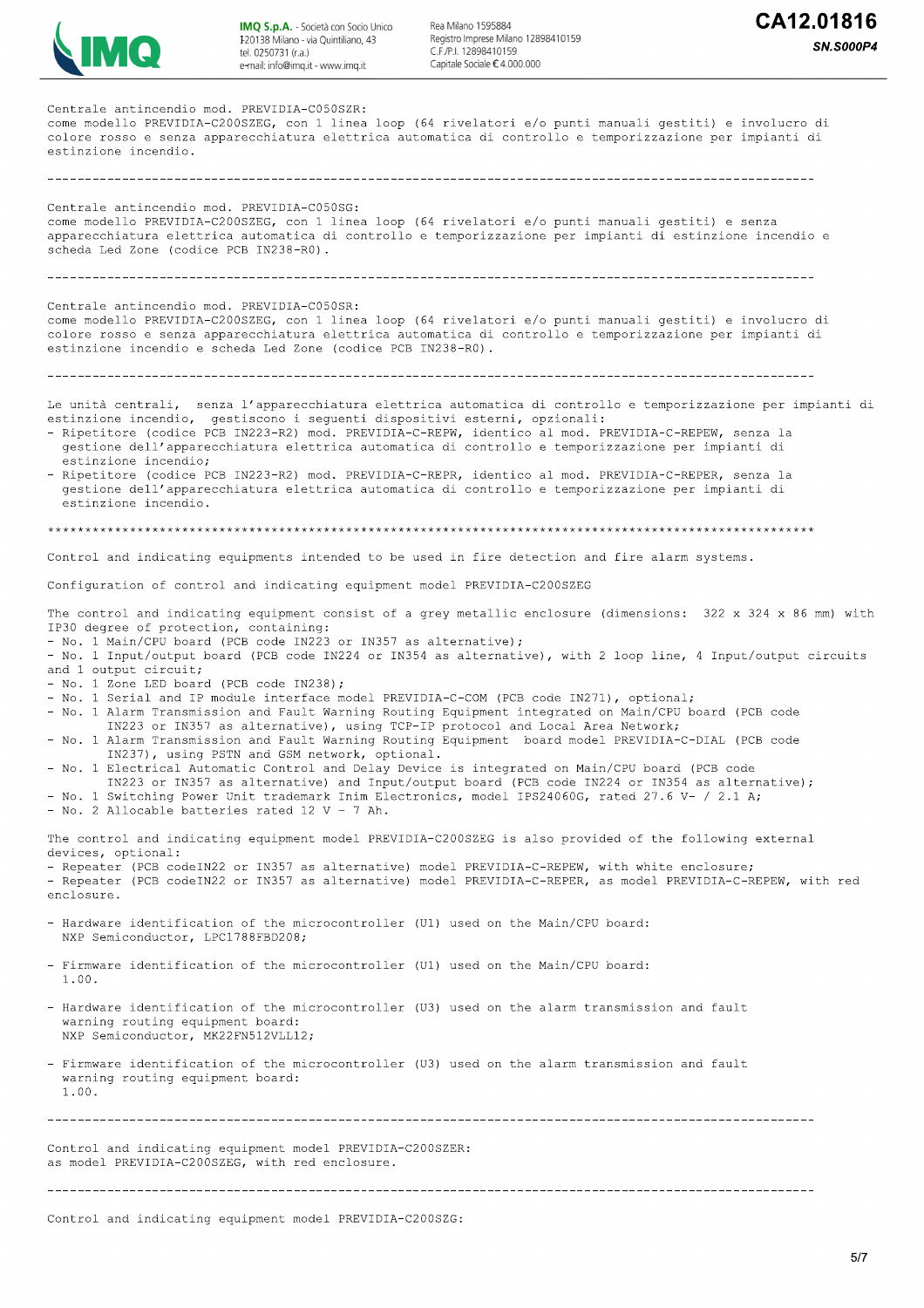

Rea Milano 1595884 Registro Imprese Milano 12898410159 C F /P | 12898410159 Capitale Sociale € 4,000,000

**SN.S000P4** 

as model PREVIDIA-C200SZEG, without Electrical Automatic Control and Delay Device. \_\_\_\_\_\_\_\_\_\_\_\_\_\_\_\_\_\_\_\_\_\_\_\_\_\_\_\_ Control and indicating equipment model PREVIDIA-C200SZR: as model PREVIDIA-C200SZEG, without Electrical Automatic Control and Delay Device and with red enclosure. Control and indicating equipment model PREVIDIA-C200SG: as model PREVIDIA-C200SZEG, without Electrical Automatic Control and Delay Device and Zone LED board (PCB code IN238-R0). Control and indicating equipment model PREVIDIA-C200SR: as model PREVIDIA-C200SZEG, without Electrical Automatic Control and Delay Device and Zone LED board type (PCB code IN238-R0) and with red enclosure. Control and indicating equipment model PREVIDIA-C100SZEG: as model PREVIDIA-C200SZEG, with 1 loop line (240 detectors and/or manual call points managed). Control and indicating equipment model PREVIDIA-C100SZER: as model PREVIDIA-C200SZEG, with 1 loop line (240 detectors and/or manual call points managed) and red enclosure Control and indicating equipment model PREVIDIA-C100SZG: as model PREVIDIA-C200SZEG, with and 1 loop line (240 detectors and/or manual call points managed) and without Electrical Automatic Control and Delay Device. Control and indicating equipment model PREVIDIA-C100SZR: as model PREVIDIA-C200SZEG, with and 1 loop line (240 detectors and/or manual call points managed) and red enclosure and without Electrical Automatic Control and Delay Device. Control and indicating equipment model PREVIDIA-C100SG: as model PREVIDIA-C200SZEG, with 1 loop line (240 detectors and/or manual call points managed) and without Electrical Automatic Control and Delay Device and Zone LED board (PCB code IN238-RO). Control and indicating equipment model PREVIDIA-C100SR: as model PREVIDIA-C200SZEG, with 1 loop line (240 detectors and/or manual call points managed) and red enclosure and without Electrical Automatic Control and Delay Device and Zone LED board (PCB code  $TN238 - R0$ ). Control and indicating equipment model PREVIDIA-C050SZEG: as model PREVIDIA-C200SZEG, with 1 loop line (64 detectors and/or manual call points managed). Control and indicating equipment model PREVIDIA-C050SZER: as model PREVIDIA-C200SZEG, with 1 loop line (64 detectors and/or manual call points managed) and red enclosure. Control and indicating equipment model PREVIDIA-C050SZG: as model PREVIDIA-C200SZEG, with 1 loop line (64 detectors and/or manual call points managed) and without Electrical Automatic Control and Delay Device. Control and indicating equipment model PREVIDIA-C050SZR: as model PREVIDIA-C200SZEG, with 1 loop line (64 detectors and/or manual call points managed) and red enclosure and without Electrical Automatic Control and Delay Device.